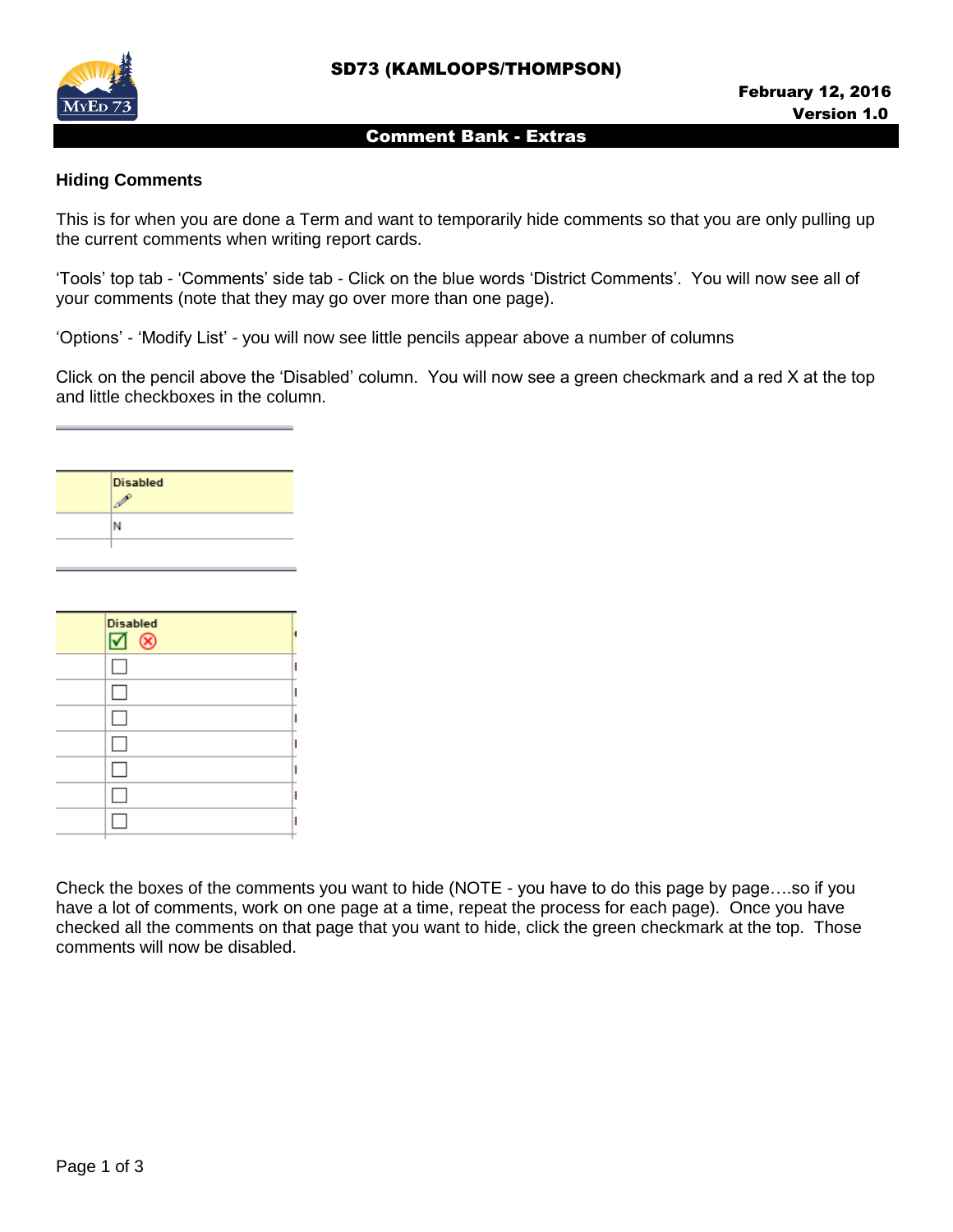

#### Comment Bank - Extras

Now when you are writing report cards and you click on the little arrow in the top right hand corner to bring up your comments, only enabled comments will show in your selection.

| MyEducation BC: Edit Text Comment - Google Chrome |                                                                                        | П    | ×                        |
|---------------------------------------------------|----------------------------------------------------------------------------------------|------|--------------------------|
| ≏                                                 | https://sdt.myeducation.gov.bc.ca/aspen/textCommentEdit.do?std=stdX2001086468&colClas@ |      |                          |
| <b>Student</b>                                    |                                                                                        |      |                          |
|                                                   | <b>Course Name</b><br>▼<br><b>My Codes</b>                                             | Show |                          |
|                                                   | Search                                                                                 |      |                          |
|                                                   |                                                                                        |      |                          |
|                                                   |                                                                                        |      | $\overline{\phantom{a}}$ |
| OK<br>Cancel                                      |                                                                                        |      | abé                      |

To enable comments that have previously been disabled, once you are on the spot where your comments are all showing (see 'Hiding Comments' above), make sure your filter is on 'All Codes'. Then you can see all comments to choose to enable or disable them.

# **Tips and Tricks**

1) Give an ID that is unique to each comment. In the document 'Comment Bank - Building'. Use a number ID that is different for each comment. The unique ID will keep comments from being mixed up with other comments that are similar and will allow MyEdBC to save/store/retrieve comments accurately and without errors (you can change your ID now if you have created comments that have the same or similar IDs).